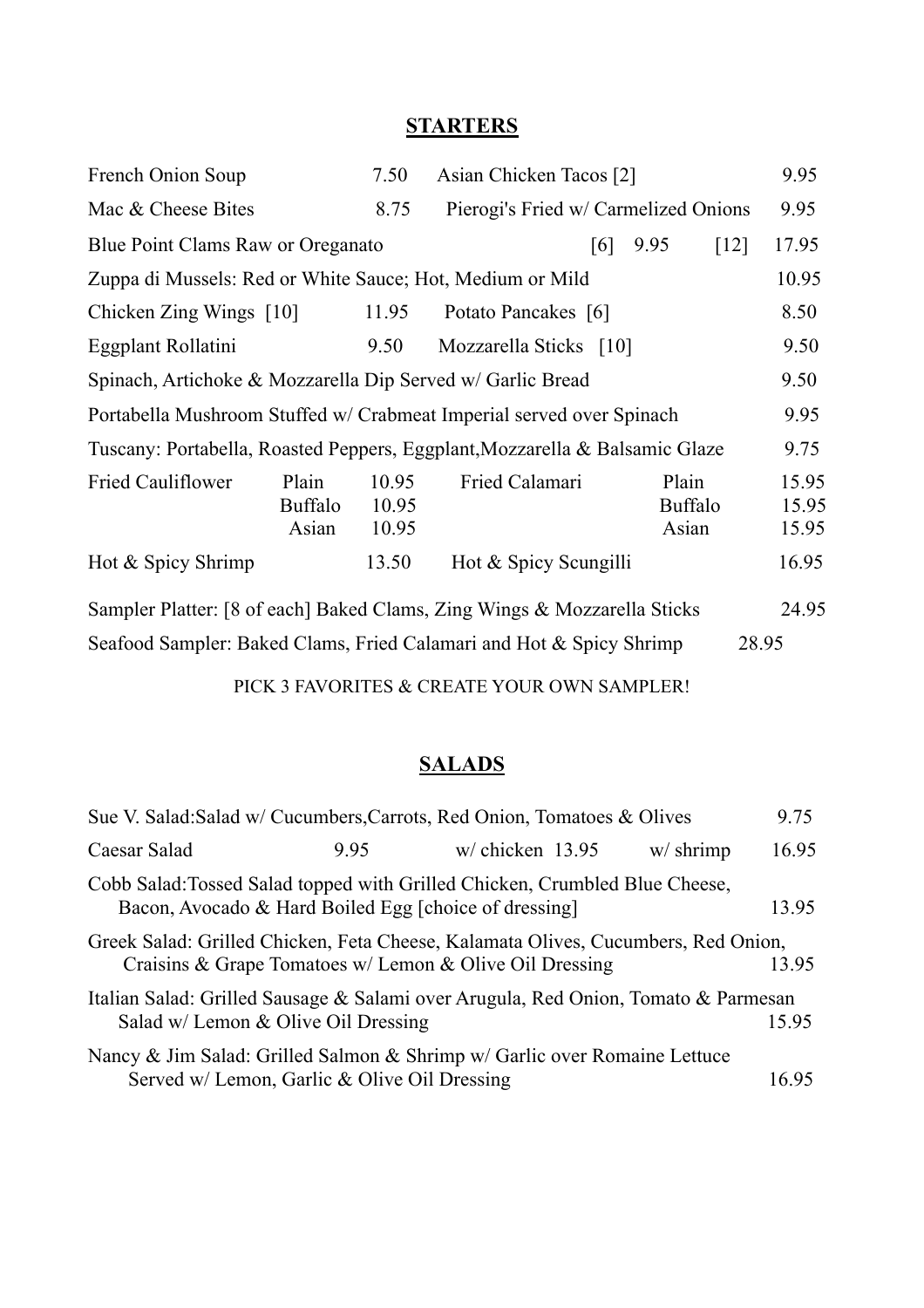#### **Pizza**

| 12" Bar Pie                            | 10.00 | Add Your Favorite Toppings for \$2 Each |       |
|----------------------------------------|-------|-----------------------------------------|-------|
| Chicken/Hot Pepper Pie                 | 12.00 | Margherita Pie                          | 12.00 |
| Shrimp, Fresh Tomato & Basil Pie 15.00 |       | Clam Pie                                | 12.00 |

## **Sandwiches**

[Choice of French Fries or Onion Rings]

| 8oz Hamburger Deluxe<br>12.50<br>Bacon, Cheese or Both                                                                        | 12.95 |
|-------------------------------------------------------------------------------------------------------------------------------|-------|
| BBQ Burger: Bacon, Cheddar, Fried Onions, BBQ Sauce                                                                           | 13.95 |
| Black & Blue Burger: Blackened Burger, Blue Cheese & Bacon                                                                    | 14.95 |
| Vegan Veggie Burger: Veggies, Black Beans & Sweet Potato Breaded<br>in Soy Milk & Served w/ Sliced Avocado & Bruschetta Sauce | 12.95 |
| French Dip: Roast Beef Dipped in Au Jus served on Garlic Bread                                                                | 13.95 |
| Canlon's Cheese Steak: French Dip Roast Beef, Onions, A-1 Sauce, American &<br>Cheddar Cheeses on a Toasted Hero<br>13.95     |       |
| "Papa Tony": Fried Veal Cutlet, Fresh Mozzarella, Roasted Peppers, Arugula,<br>Red Onion & Tomatoes on Garlic Bread           | 13.95 |
| Thanksgiving Night Sandwich: Turkey, Stuffing, Cranberry Sauce on<br>White Toast Served w/ Mashed Potatoes & Gravy            | 13.95 |
| Freakie Eddie: Pastrami, Ham, Bacon, Fried Onions, Tomato & Secret<br>Sauce Squeezed Between 2 Grilled Cheese on Rye Bread    | 14.95 |
| Sliced Flank Steak Hero: Fried Onions, Mushrooms & Mozzarella<br>Served on Toasted Garlic Bread                               | 17.95 |

## **Pasta**

**[Linguine, Angel Hair or Penne] [add Chicken \$5 or Shrimp \$7 ]**

|                                                     | ⅓     | Full  |
|-----------------------------------------------------|-------|-------|
| Vodka or Carbonara Sauce                            | 11.95 | 15.95 |
| Pastosa's Cheese Ravioli                            | 12.95 | 16.95 |
| Cheese Tortellini [Carbonara, Vodka or Jeannie]     | 13.95 | 17.95 |
| Broccoli Rabe & Sausage                             | 13.95 | 17.95 |
| Clam Sauce                                          | 13.95 | 17.95 |
| Jeannie: Vodka w/ Zucchini, Onion & Prosciutto      | 12.95 | 16.95 |
| Pastosa's Ravioli Parmigiana w/ Meatballs & Sausage |       | 19.95 |
| Hot & Spicy Scungilli & Shrimp                      | 17.95 | 26.95 |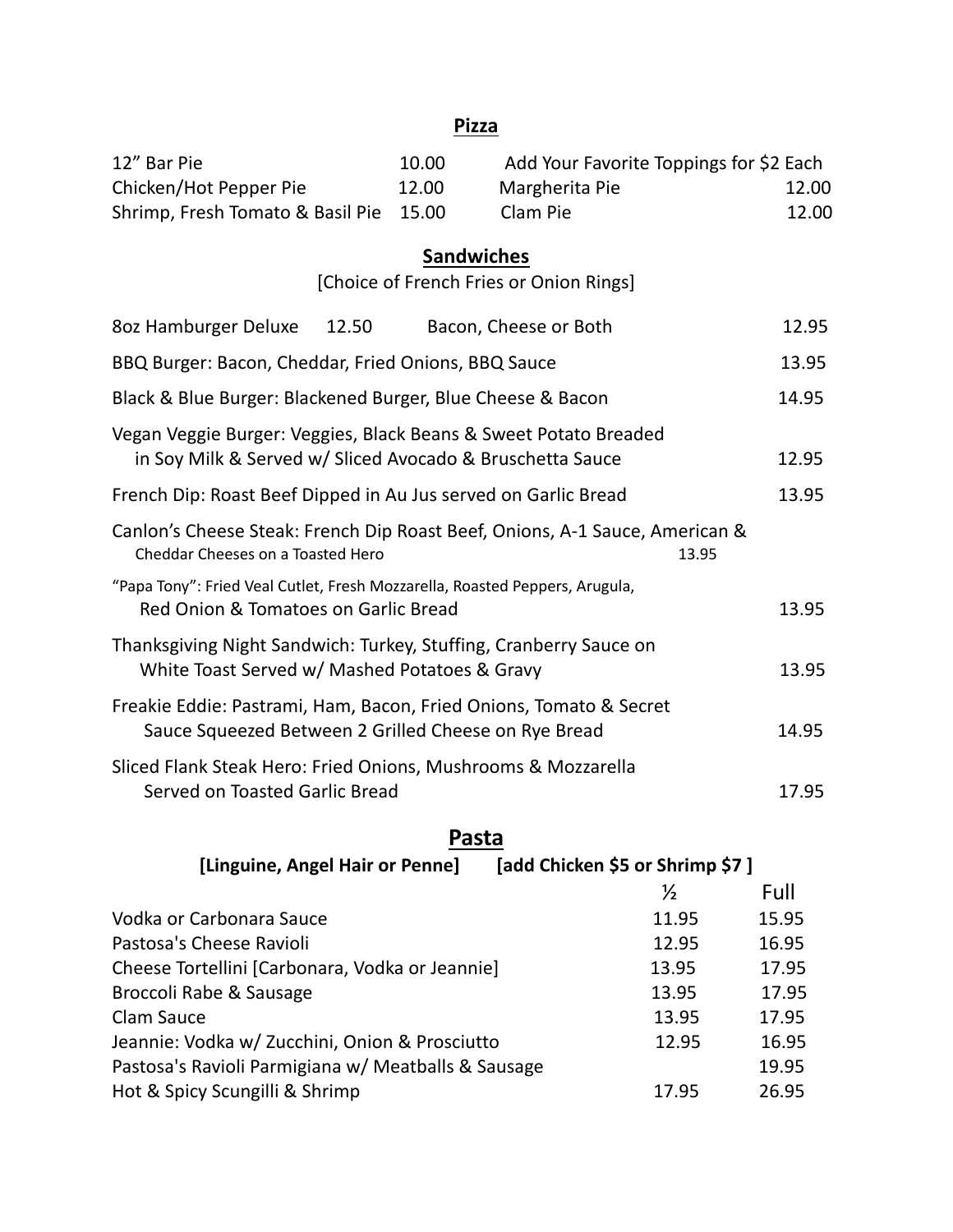## **CANLON'S "COMFORT" ZONE**

| Eggplant Parmigiana or Eggplant Rollatini                                                                                 | 19.95 |
|---------------------------------------------------------------------------------------------------------------------------|-------|
| Roast Turkey w/ Stuffing, Mashed Potatoes & Pan Gravy                                                                     | 19.95 |
| "Irish Lasagna": Corned Beef, Cabbage, Potato, Rye Bread Mustard<br>and Swiss Cheese. Layered & Baked                     | 19.95 |
| "Polish Pleasure": Grilled Kielbasa, Pierogis & Bacon Sauerkraut                                                          | 19.95 |
| Yankee Pot Roast, Potato Pancake and Red Cabbage                                                                          | 20.50 |
| Corned Beef, Cabbage, Boiled Potato and Carrots                                                                           | 20.50 |
| "The Leprechaun": Roast Beef Stuffed w/ Duxelle [mushrooms] & Swiss Cheese<br>Baked & Served over Mashed Potatoes & Gravy | 20.95 |
| Cheese Tortellini w/ Shrimp, Garlic, Fresh Basil & White Wine                                                             | 22.95 |
| <b>Braised Lamb Shank served over Mashed Potatoes</b>                                                                     | 24.95 |
| Nature's Calves Liver Pan Fried w/ Onions & Bacon                                                                         | 23.95 |

# **Chicken [20.50] Veal [21.95] Shrimp [22.95] Mix 2 or 3 [26.95]**

Gluten Free Cardinal: Grilled over Spinach w/ Roasted Peppers & Mozzarella

Sicily: Coated w/ Oreganato Bread Crumbs, Baked w/ Pepperoncini Peppers & Served over Sauteed Spinach

Eugene: Mushrooms, Brown & Cream Sauce, Ham & Swiss Cheese Milanese w/ Arugula Salad: Pan Fried & Topped w/ Arugula, Red Onion & Tomato Lotz: Pan Fried Cutlet topped w/ Broccoli Rabe & Mozzarella Aubergine: Mushrooms, Proscuitto, Marsala-Brown & Mozzarella Parmigiana: Pan Fried Cutlet topped w/ Marinara sauce & Mozzarella Francaise: Egg Battered, White Wine, Lemon & Creamy Butter Marsala: Garlic, Mushrooms, Marsala & Brown Sauce Tuscany: Pan Fried Cutlet Topped w/ Portabella Mushrooms, Eggplant, Roasted Peppers, Fresh Mozzarella & Balsamic Glaze

All Entrees Served w/ Soup or Salad; Potato & Vegetable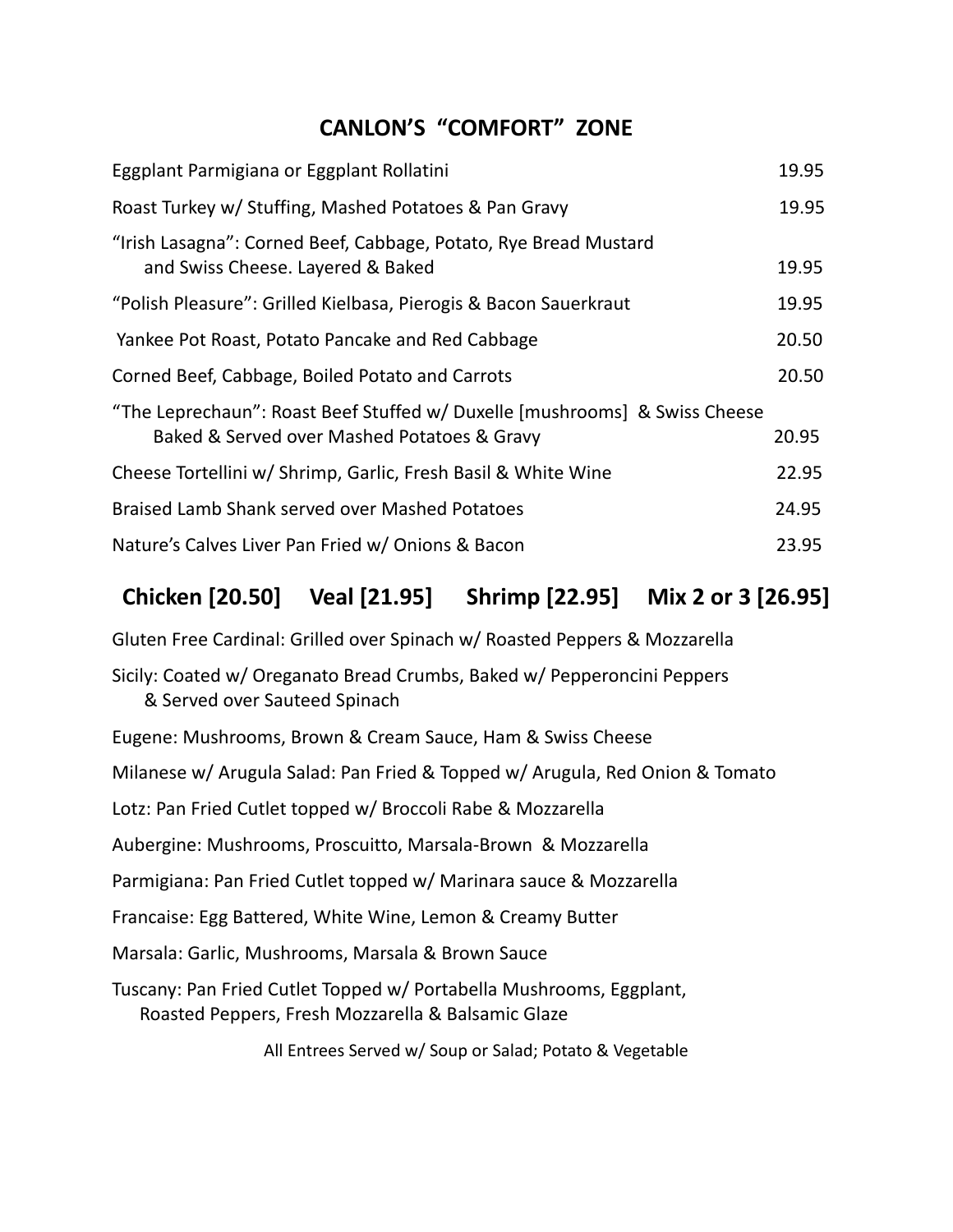#### **BEEF & PORK**

| Pork Chops w/ Broccoli Rabe & Fresh Mozzarella                                                                        |       |  |
|-----------------------------------------------------------------------------------------------------------------------|-------|--|
| Italian Style Pork Chops: Onions & Hot Peppers                                                                        |       |  |
| Hot Open Roast Beef Sandwich with Gravy                                                                               | 20.95 |  |
| Canlon's Flank Steak: Grilled Flank Steak served w/ Dutchess Potatoes & a Brown,<br>Garlic, Horseradish Sauce         | 26.95 |  |
| [Onion Rings and Mushrooms]<br>Grilled 9oz Filet Mignon                                                               | 32.95 |  |
| Bayou Blues: Blackened Filet Mignon topped with Shrimp Scampi                                                         | 32.95 |  |
| Land & Sea: Grilled Filet Mignon & Stuffed Shrimp served over Toast<br>Points w/ Onion Rings & Mushrooms              | 32.95 |  |
| Beef Wellington: 6oz Filet Mignon & Mushroom stuffing wrapped in a Puff-<br>Pastry and served in a Madeira wine sauce | 34.95 |  |
| <b>SEAFOOD LOVERS</b>                                                                                                 |       |  |
| Filet of Sole [Broiled, Fried, Francaise or Oreganato]                                                                | 20.95 |  |
| Grilled or Blackened Wild Atlantic Salmon over Spinach                                                                | 23.95 |  |
| Asian Tuna Steak: Sesame & Ginger Crusted Tuna Steak Served Over Teriyaki Stir<br>Fried Vegetables & Rice Pilaf       | 23.95 |  |
| Grilled or Blackened Tuna Steak Topped w/ Crabmeat Stuffing                                                           | 23.95 |  |
| Medium Gulf Shrimp [ Fried, Francaise or Oreganato]                                                                   | 22.95 |  |
| Sole Piccata: Egg Battered w/ White Wine, Capers & Lemon                                                              | 21.95 |  |
| Stuffed Sole w/ Crabmeat<br>Stuffed Shrimp w/ Crabmeat<br>22.95                                                       | 23.95 |  |
| Nova Scotia: Salmon, Shrimp, Sea Scallops & Baked Clams Broiled with<br>White wine, Lemon & Oreganato Bread Crumbs    | 28.95 |  |
| "The Lighthouse": A Tower of Rice Pilaf, Crab Cake, Grilled Salmon &<br>Grilled Shrimp Topped w/ Scampi Sauce         | 28.95 |  |
| Seafood Combination: Filet of Sole, Shrimp & Sea Scallops<br>[Broiled, Fried, Francaise or Oreganato]                 | 28.95 |  |
| Shrimp Wellington: Shrimp & Crabmeat stuffing wrapped in Puff<br>Pastry, Baked & Served w/ a Bisque sauce             | 29.95 |  |
| Seafood Fra Diavlo: Shrimp , Sea Scallops, Clams, Mussels, & Calamari                                                 |       |  |
| All Entrees Served w/ Soup or Salad; Potato & Vegetable                                                               |       |  |